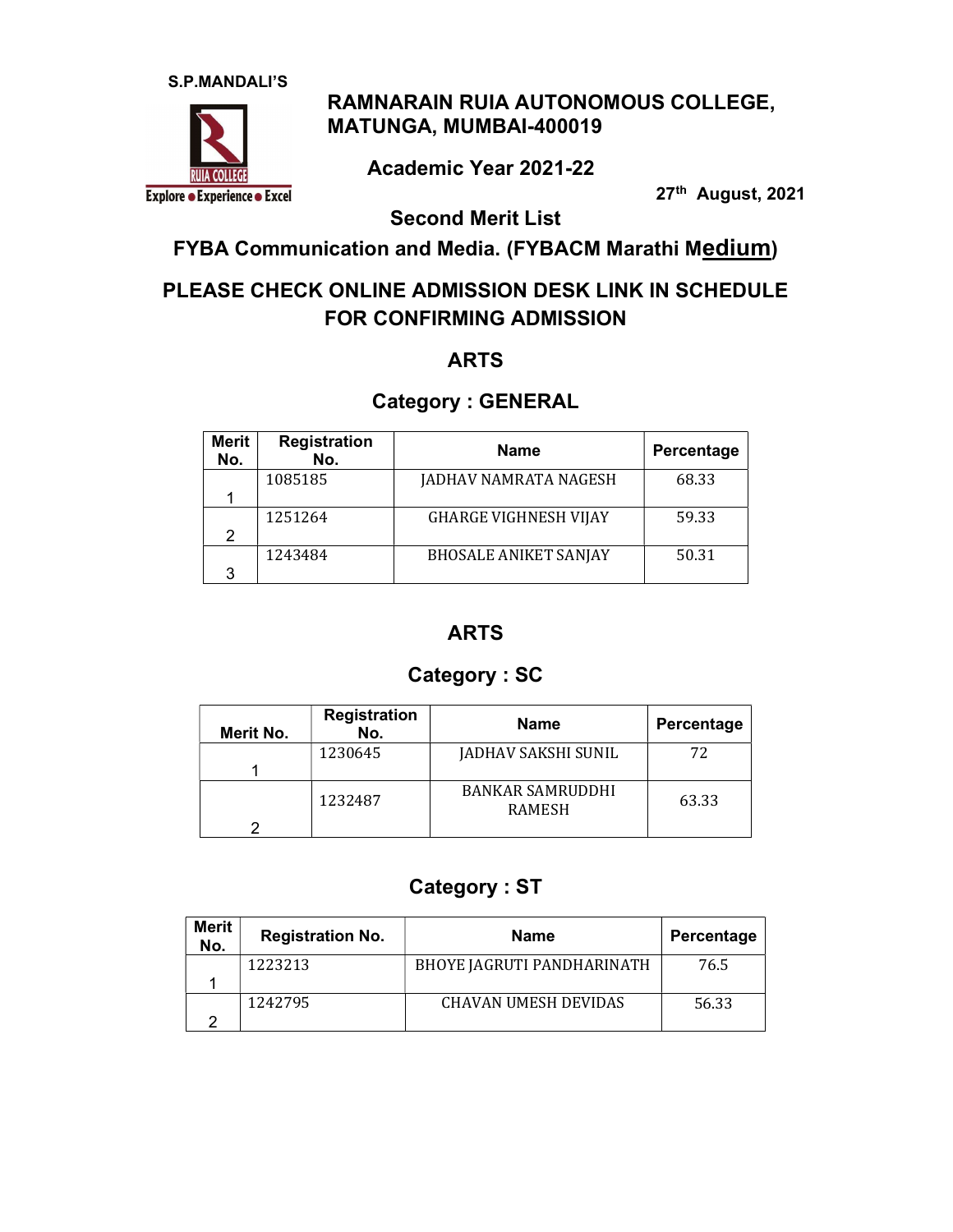#### ARTS

## Category : OBC

| <b>Merit</b><br>No. | <b>Registration</b><br>No. | <b>Name</b>                   | Percentage |
|---------------------|----------------------------|-------------------------------|------------|
|                     | 1233072                    | <b>BANE PUSHPARAJ DIVAKAR</b> | 86.17      |
|                     |                            |                               |            |
|                     | 1185713                    | SURYAVANSHI NAMITA VIKAS      | 78.83      |
| っ                   |                            |                               |            |
|                     | 1227036                    | MALEGAONKAR AKSHAD VINOD      | 67.33      |
| ঽ                   |                            |                               |            |

### **COMMERCE**

## Category : GENERAL

| <b>Merit</b><br>No. | <b>Registration No.</b> | <b>Name</b>           | Percentage |
|---------------------|-------------------------|-----------------------|------------|
|                     | 1130620                 | SAWANT MANDAR SANDEEP | 77.67      |

## **COMMERCE**

# Category : SC

| <b>Merit</b><br>No. | <b>Registration</b><br>No. | <b>Name</b>          | Percentage |
|---------------------|----------------------------|----------------------|------------|
|                     | 222253                     | KAMBLE BHAVNA ARVIND | 74.67      |

#### **COMMERCE**

# Category : OBC

| <b>Merit</b><br>No. | <b>Registration</b><br>No. | <b>Name</b>              | Percentage |
|---------------------|----------------------------|--------------------------|------------|
|                     | 1255118                    | WADEKAR SANIKA VIJAY     | 88.17      |
|                     | 1239897                    | AGRE NISHANT CHANDRAKANT | 63.54      |

### **SCIENCE** Category : OBC

| <b>Merit</b><br>No. | Registration<br>No. | <b>Name</b>         | Percentage |
|---------------------|---------------------|---------------------|------------|
|                     | 1263131             | PATIL BALLAL VASANT | 61.17      |

#### **SCIENCE**